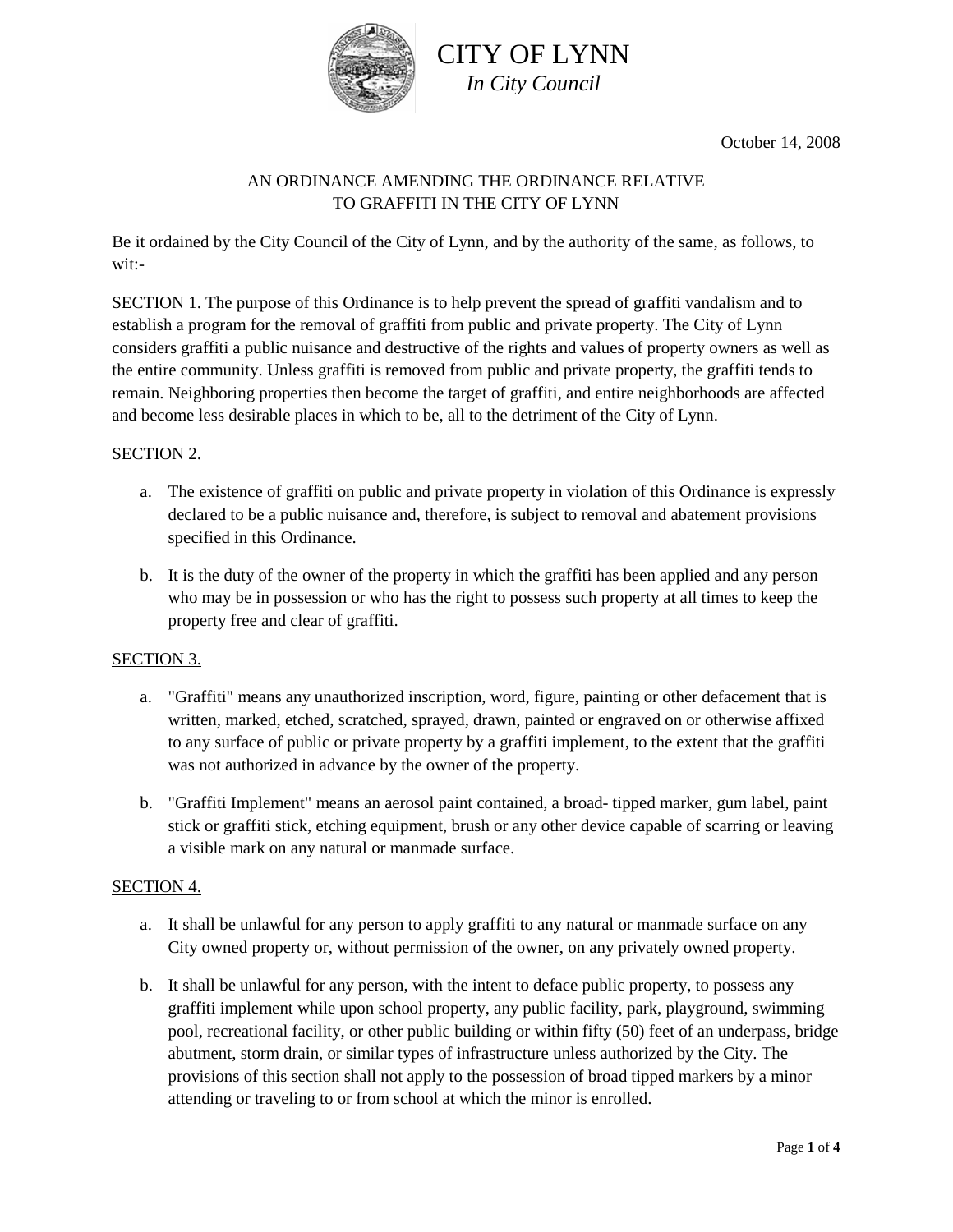

c. It shall be unlawful for any person, other than a parent or legal guardian, to sell, exchange, give, loan, or otherwise furnish, or cause or permit to be exchanged, given, loaned, or otherwise furnished, any aerosol paint container, or paint stick to any person under the age of eighteen (18) years without the express written consent of the parent or legal guardian of the person.

### SECTION 5

- a. Any person applying graffiti on public or private property shall have the duty to remove the graffiti within twenty-four (24) hours after notice by the Department of Inspectional Service. Such removal shall be done in a manner prescribed by the Department of Inspectional Services. Any person applying graffiti shall be responsible for the removal or for the payment for the removal. Where graffiti is applied by an un-emancipated minor, the parents or legal guardian shall also be responsible for such removal or payment for the removal.
- b. If graffiti is not removed by the perpetrator according to the previous paragraph, graffiti shall be removed pursuant to the following provisions:
	- 1. It is unlawful for any person who is the owner or who has primary responsibility for the control of property or for repair and maintenance of property in the city, to permit property that is defaced with graffiti to remain defaced for a period often (10) days after service by first class mail of notice of the defacement. This notice shall contain the following information:
		- i. The street address or legal description of the property sufficient for identification of the property.
		- ii. A statement that the property constitutes a graffiti nuisance
		- iii. A statement that the graffiti must be removed within ten (10) days after receipt of the notice and that if the graffiti is not abated within that time, the City, as prescribed by law, will declare the property to be a public nuisance.
		- iv. An information sheet identifying any graffiti assistance programs available through the City and private graffiti removal contractors.

#### SECTION 6.

- a. Whenever the City becomes aware or is notified and determines that the graffiti is located on publicly or privately owned property viewable from a public or quasi public place, the City shall be authorized to use public funds for the removal of the graffiti, but shall not authorize or undertake to provide for the repainting or repair of any more extensive area than that where the graffiti is located, unless the property owner or responsible party agrees to pay the costs of repainting or repairing.
- b. Prior to entering upon private property, the City for the purpose of graffiti removal, the City shall attempt to secure the consent of the property owner or responsible party and a release of the City from liability for property damage or personal injury. If the property owner or responsible party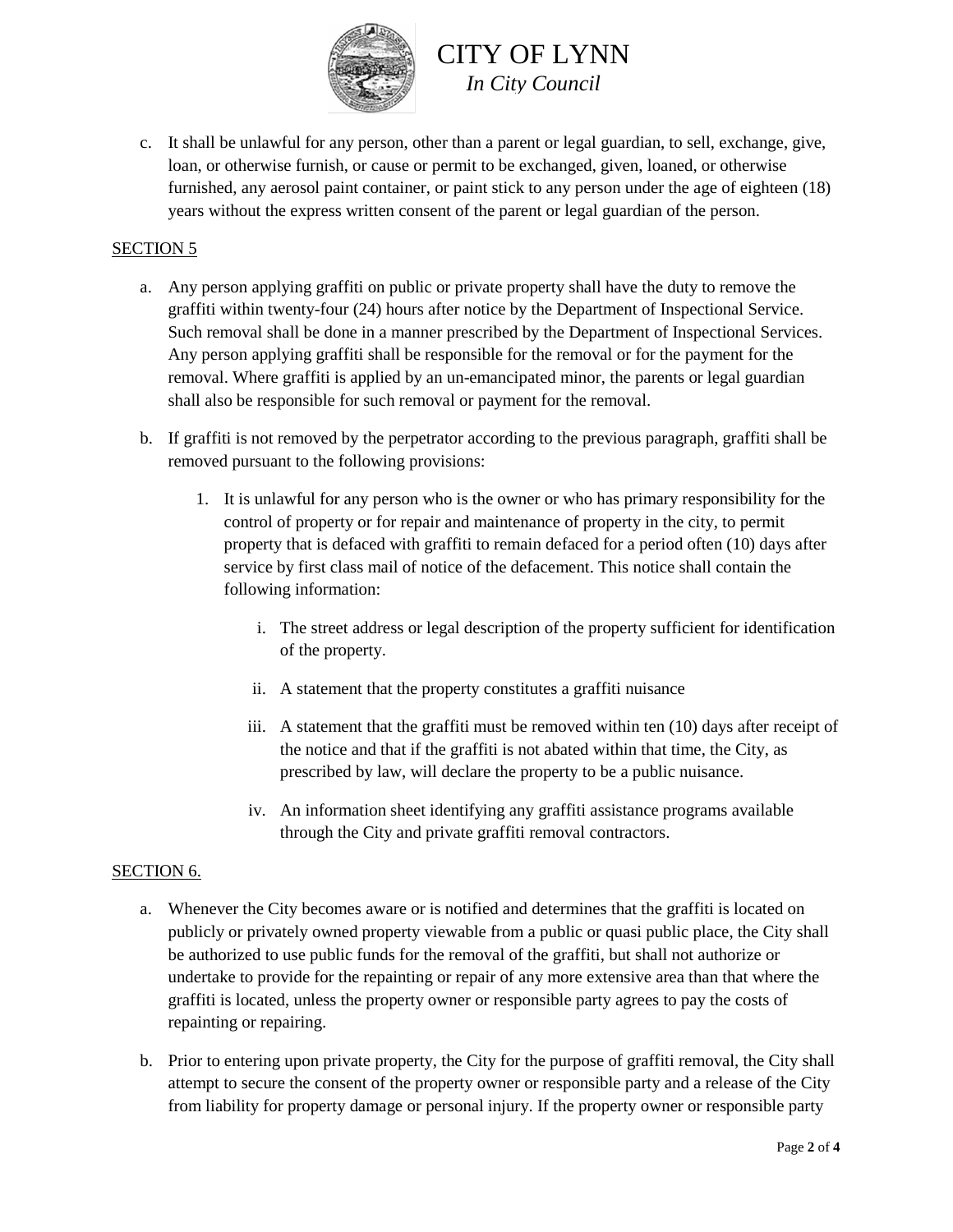

fails to remove the offending graffiti within the time specified in this Ordinance, or if the City has requested consent to remove or paint over the offending graffiti and the property owner or responsible party has refused consent for entry on terms acceptable to the City and consistent with the terms of this section, the property owner or responsible party shall be fined according to the provisions specified below.

SECTION 7. A property owner may appeal a determination by the City of Lynn that graffiti located on his/her property constitutes a public nuisance. Said appeal shall be governed in accordance with Massachusetts General Laws Chapter 40, §2ID. Following the hearing pursuant to Massachusetts General Laws Chapter 40,§ 2 ID, the City of Lynn may immediately cause the graffiti to be removed should the hearing officer determine that said graffiti constitutes a public nuisance.

SECTION 8. The City of Lynn shall place a lien on the property for all costs incurred by the City of Lynn in removing, repainting and repairing graffiti found in violation of this Ordinance. Said lien shall be filed with the Essex County Registry of Deeds.

If the owner of said property fails to remove such graffiti in violation of Section 5:00 of this Ordinance or fails to provide his written consent for the graffiti to be removed pursuant to Section 6:00 of this Ordinance, after receiving written notice, such owner shall be subject to a fine of Two Hundred (\$200.00) Dollars per day for so long as such graffiti remains on said property. No such fine shall be due should the owner of the property remove said graffiti within thirty (30) days or should the owner sing an indemnity agreement allowing the City of Lynn to enter upon said property to remove the graffiti within thirty (30) days.

SECTION 10. All ordinances or parts of ordinances inconsistent herewith are hereby repealed.

SECTION 11. This ordinance shall take effect thirty-one (31) days after its final approval as adopted and advertised.